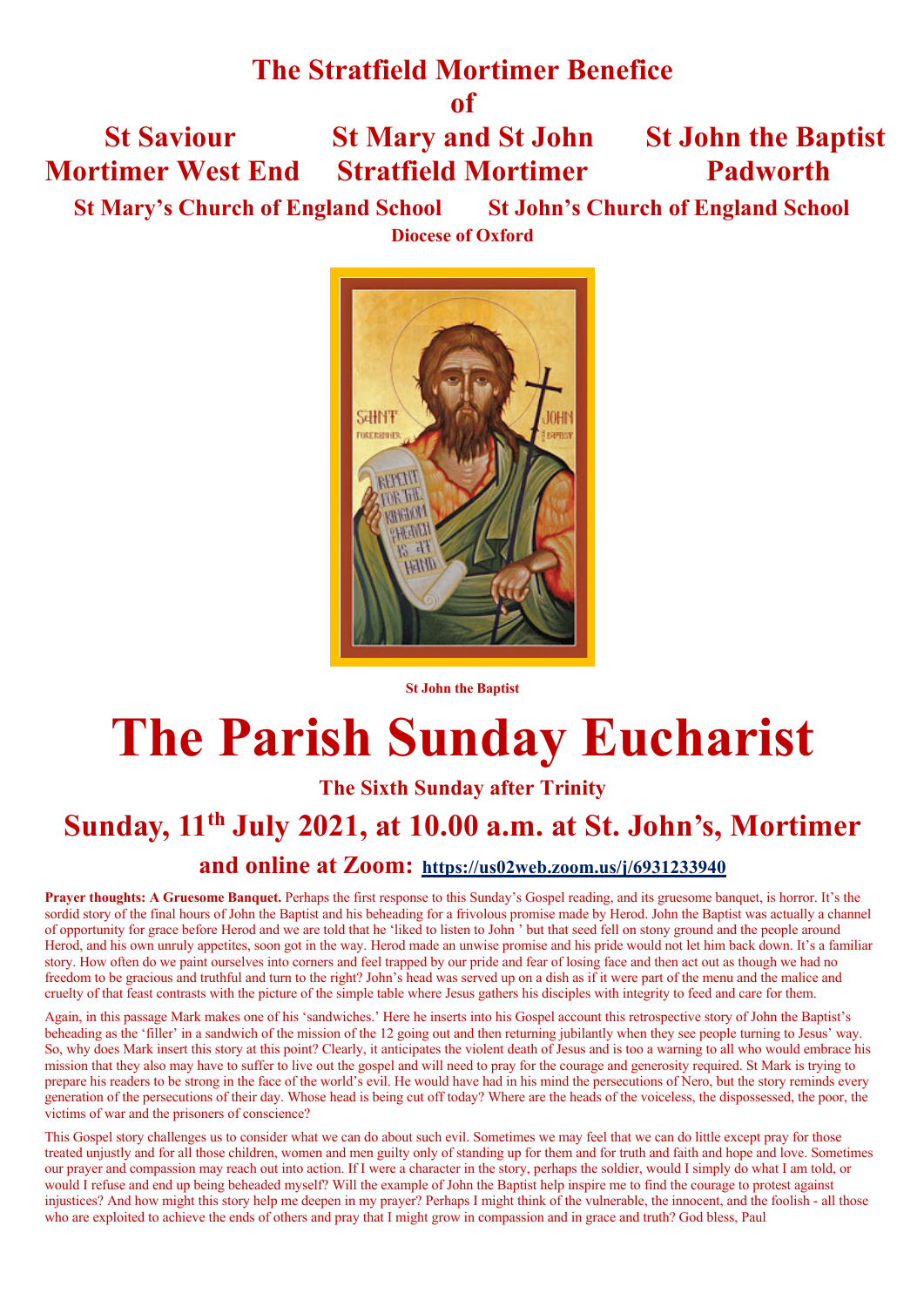# **The Parish Sunday Eucharist**

*This Holy Memorial is known by various names: 1) 'The Eucharist' - which means 'Thanksgiving' - because Jesus offered himself in love; 2) 'the Lord's Supper' - or 'Breaking of the Bread' - because we celebrate it as a shared meal; 3) 'Holy Communion,' because we become one with Christ by receiving him; and 4) 'Holy Mass' - holy sending - because it gives us a mission: to go in peace to serve the Lord.*

*If you are not able to come to St John's please do share in this online service from your own home. May God bless us as we join to worship together. The present rules and guidelines about attendance, distancing, singing & speaking in churches will be followed carefully.*

#### **THE GATHERING SONG**

**Alleluia, alleluia, hearts to heaven and voices raise. Sing to God a hymn of gladness, sing to God a hymn of praise. He, who on the cross a victim, for the world's salvation bled, Jesus Christ, the King of glory, now is risen from the dead.**

**Alleluia, alleluia! Glory be to God on high; Alleluia, to the Saviour, who has won the victory; Alleluia, to the Spirit, fount of love and sanctity; Alleluia, alleluia, to the triune Majesty.**

#### **THE GATHERING**

Priest In the name of God - the Father, the Son, and the Holy Spirit. **All Amen.**

*The priest may introduce the Eucharist.*

#### **THE GREETING**

*The greeting proclaims the presence of the Lord with us. The Penitential Rite, the Gloria and the Opening Prayer follow. The purpose of these preliminary rites is to help the people, gathered for the celebration of the Eucharist, to join with each other as a worshipping community, and to prepare to listen to the Word of God and to celebrate the Eucharist - the Great Thanksgiving.*

# The Lord be with you

**All And also with you.**

#### **PRAYERS OF PENITENCE**

*We call to mind our sins to repent of them / turn from them and to ask fogiveness of God and each other. The Invitation to Confession.*

As we prepare to celebrate the mystery of God's love, revealed in Word and Sacrament, let us call to mind our sins.

*A pause for silent reflection follows.*

**All I confess to almighty God, and to you, my brothers and sisters, that I have sinned through my own fault, in my thoughts and in my words, in what I have done and in what I have failed to do.**

#### **The Absolution**

 **+** Almighty God have mercy on you, forgive you your sins, and bring you to everlasting life. **All Amen.**

#### **THE GLORIA**

**Glory to God, glory to God, Glory to the Father! Glory to God, glory to God, glory to the Father!** *To God be glory forever! To God be glory forever! Alleluia, Amen! Alleluia, Amen! Alleluia, Amen!*

**Glory to God, glory to God, Glory to Christ Jesus! Glory to God, glory to God, glory to Christ Jesus!**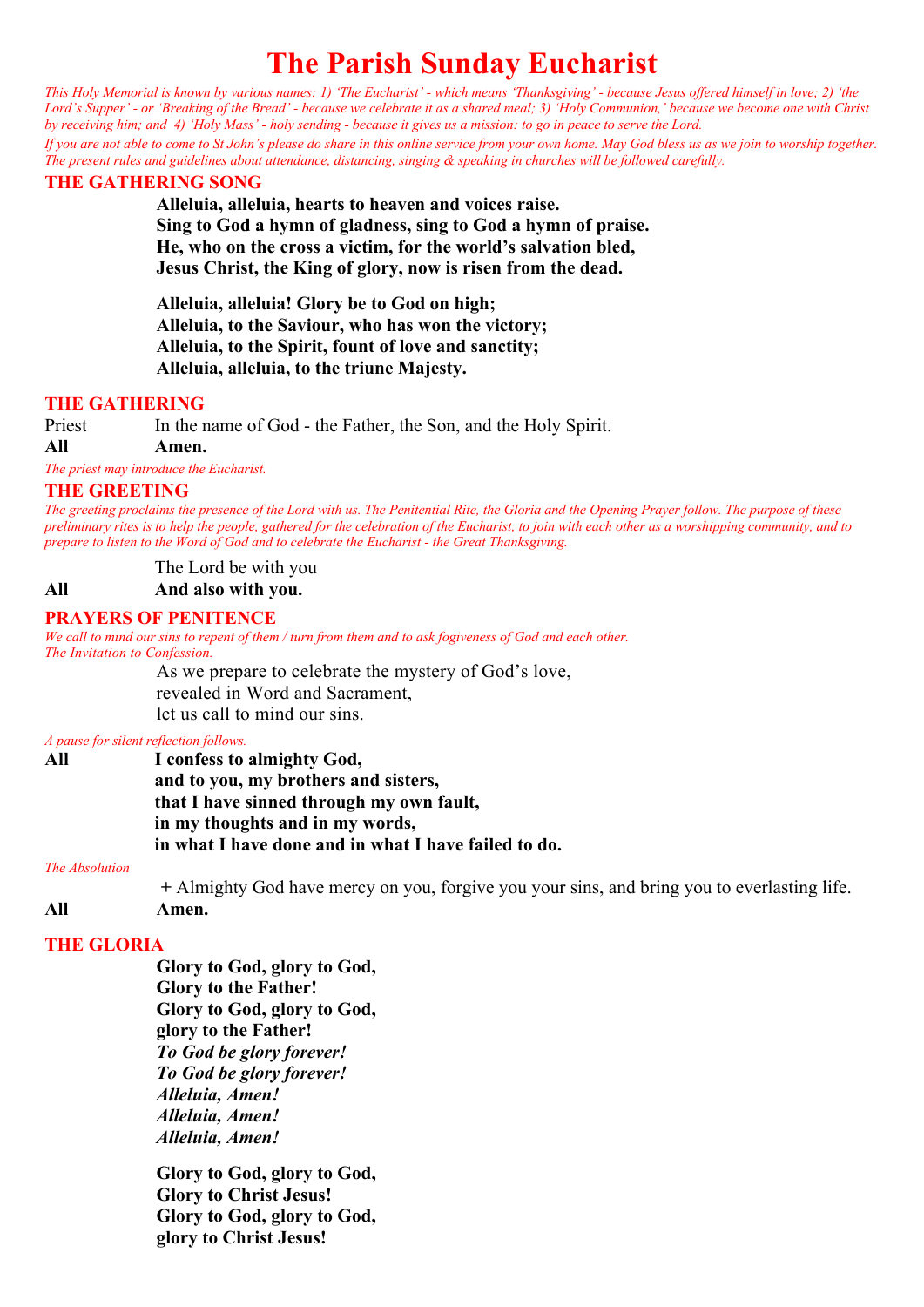*To God be glory forever! To God be glory forever! Alleluia, Amen! Alleluia, Amen! Alleluia, Amen!*

**Glory to God, glory to God, Glory to the Spirit! Glory to God, glory to God, glory to the Spirit!** *To God be glory forever! To God be glory forever! Alleluia, Amen! Alleluia, Amen! Alleluia, Amen!*

# **THE COLLECT**

Priest Let us pray.

*Together we spend a few moments in silence, realising, and giving thanks, that we are in the presence of God our Father to whom we make our prayers. The prayer'collects' our thoughts.* 

Priest Creator God, you made us all in your image: may we discern you in all that we see, and serve you in all that we do; through Jesus Christ our Lord. **All Amen.**

# **THE LITURGY OF THE WORD**

*The Liturgy of the Word consists of readings from the scriptures; a sermon/homily, which expounds the readings; the Profession of Faith, which is the Creed of God's people; and the Prayer of the Faithful or General Intercessions in which the people of God intercede for all humankind and all creation.* 

*In the Liturgy of the Word God speaks to us of redemption and salvation and nourishes us with his 'word.' We are not only listening to past history. The God who speaks to Israel and to the early Church speaks to us today through the power of the Holy Spirit working within us as we listen to him*  and as he reveals the pattern for our lives. 'The word of God is something alive and active: it cuts like any double edged sword but more finely...it *can judge the secret emotions and thoughts'(The Letter to the Hebrews 4:12).*

#### **THE FIRST READING - Ephesians 1: 3 - 14. -** Read by Gill McInnes

*The author of the Letter to the Ephesians is 'visionary' in how he sees Christ and his Church's mission and the possibilities for the world - and his images come thick and fast: heavenly places, election, adoption, inheritance etc. One that ties this letter to this Sunday's Gospel reading is 'mystery' - in v.9. Here the word does not denote secret rites or anything like that, but points to what once lay hidden, but now has been revealed: namely God's loving purpose for the world, which the author sees to be summed up in Jesus Christ. And he wants his reader to grasp that here, at last, is a good vision that we can all share.*

Reader A reading from The Letter to the Ephesians.

Blessed be the God and Father of our Lord Jesus Christ, who has blessed us in Christ with every spiritual blessing in the heavenly places, just as he chose us in Christ before the foundation of the world to be holy and blameless before him in love. He destined us for adoption as his children through Jesus Christ, according to the good pleasure of his will, to the praise of his glorious grace that he freely bestowed on us in the Beloved. In him we have redemption through his blood, the forgiveness of our trespasses, according to the riches of his grace that he lavished on us. With all wisdom and insight he has made known to us the mystery of his will, according to his good pleasure that he set forth in Christ, as a plan for the fullness of time, to gather up all things in him, things in heaven and things on earth. In Christ we have also obtained an inheritance, having been destined according to the purpose of him who accomplishes all things according to his counsel and will, so that we, who were the first to set our hope on Christ, might live for the praise of his glory. In him you also, when you had heard the word of truth, the gospel of your salvation, and had believed in him, were marked with the seal of the promised Holy Spirit; this is the pledge of our inheritance towards redemption as God's own people, to the praise of his glory.

*At the end of the reading:*

Reader This is the word of the Lord.

**All Thanks be to God.**

*Now we hear the Gospel (the Good News) and acknowledge that we are his people and called to be part of his mission to the world inasmuch as we share his message and his life with faith, hope and love.*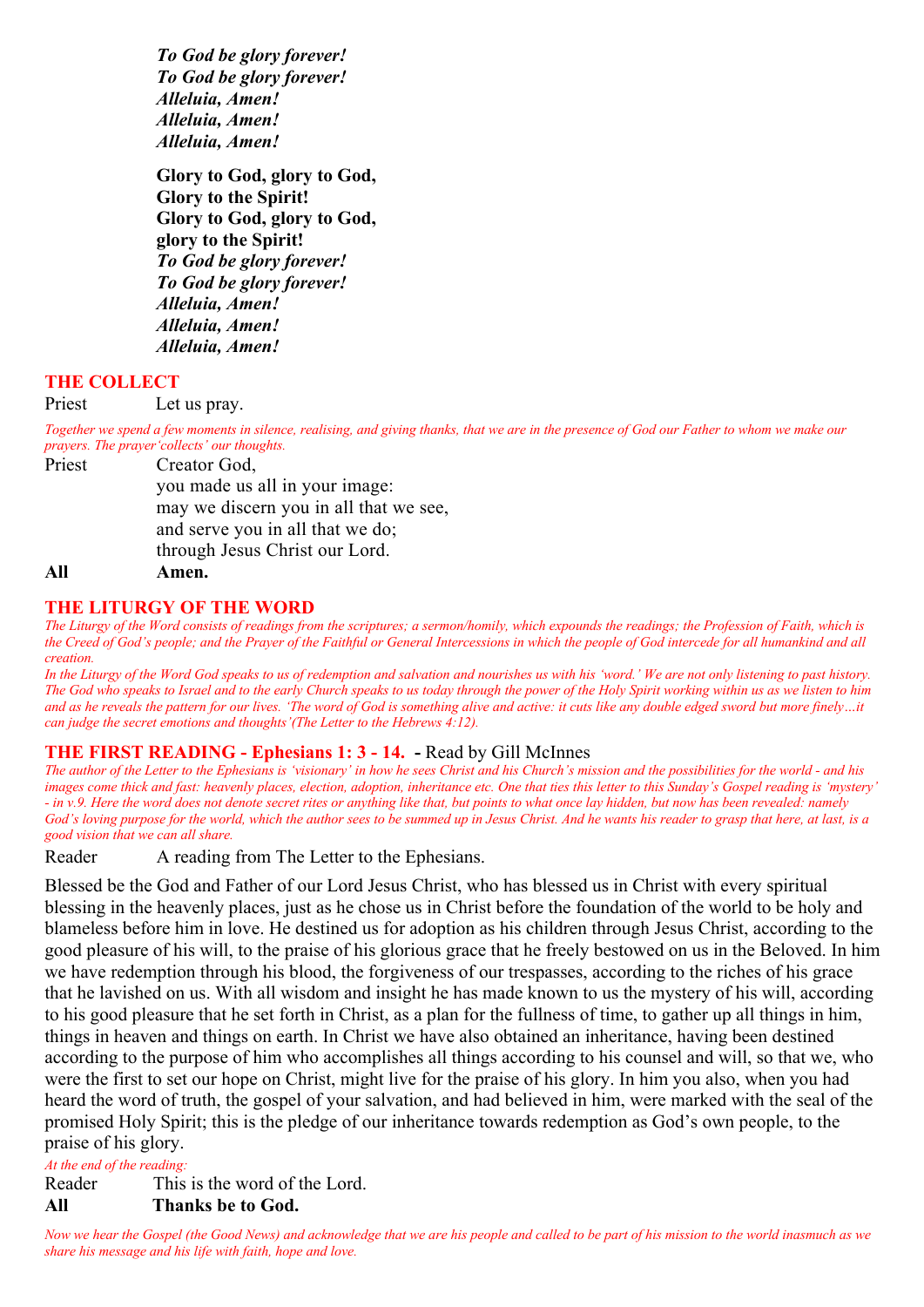# **THE GOSPEL ACCLAMATION**

# **Alleluia, Alleluia, Alleluia.**

Blessed are those who are persecuted for the sake of righteousness, *Matthew 5: 10.* for theirs is the Kingdom of heaven. **Alleluia, Alleluia, Alleluia.**

### **THE GOSPEL READING** - **ST MARK'S GOSPEL 6: 14 - 29.**

*Mark prepares us to accept the possible consequences of Christian discipleship.*

The Lord be with you.

**All And also with you** .

Hear the Gospel of our Lord Jesus Christ according to Mark.

# **All Glory to you, O Lord.**

King Herod heard of it, for Jesus' name had become known. Some were saying, 'John the baptizer has been raised from the dead; and for this reason these powers are at work in him.' But others said, 'It is Elijah.' And others said, 'It is a prophet, like one of the prophets of old.' But when Herod heard of it, he said, 'John, whom I beheaded, has been raised.'

 For Herod himself had sent men who arrested John, bound him, and put him in prison on account of Herodias, his brother Philip's wife, because Herod had married her. For John had been telling Herod, 'It is not lawful for you to have your brother's wife.' And Herodias had a grudge against him, and wanted to kill him. But she could not, for Herod feared John, knowing that he was a righteous and holy man, and he protected him. When he heard him, he was greatly perplexed; and yet he liked to listen to him. But an opportunity came when Herod on his birthday gave a banquet for his courtiers and officers and for the leaders of Galilee. When his daughter Herodias came in and danced, she pleased Herod and his guests; and the king said to the girl, 'Ask me for whatever you wish, and I will give it.' And he solemnly swore to her, 'Whatever you ask me, I will give you, even half of my kingdom.' She went out and said to her mother, 'What should I ask for?' She replied, 'The head of John the baptizer.' Immediately she rushed back to the king and requested, 'I want you to give me at once the head of John the Baptist on a platter.' The king was deeply grieved; yet out of regard for his oaths and for the guests, he did not want to refuse her. Immediately the king sent a soldier of the guard with orders to bring John's head. He went and beheaded him in the prison, brought his head on a platter, and gave it to the girl. Then the girl gave it to her mother. When his disciples heard about it, they came and took his body, and laid it in a tomb.

*At the end of the Gospel*

This is the Gospel of the Lord. **All Praise to you, O Christ.**

#### **THE SERMON**

*We are a Eucharistic community - united around in word and sacrament. Through the readings God has spoken to his people of his redeeming love*  and of the nourishment which his Spirit gives. The sermon reflects on our readings and relates them to our Eucharistic celebration and to our *ordinary life.*

*After the sermon there is a short period of silent reflection.*

# **THE PROFESSION OF CHRISTIAN FAITH - THE CREED**

*We make the profession of faith in response to the word of God written in the Gospels and spoken in the sermon. We testify that God is our Father*  who gives us new life through his Son and who calls us together in the power of his Spirit to be a Eucharistic people, a 'thanksgiving people', a *living community of his abiding self-giving love.*

**All We believe and trust in God the Father who made the world.** 

**We believe and trust in his Son, Jesus Christ, who redeemed the world.** 

**We believe and trust in the Holy Spirit who gives life to the people of God. Amen**

#### **THE PRAYER OF THE FAITHFUL OR GENERAL INTERCESSION**

*We are invited to pray for the needs of the Church's mission and for all people. Through baptism we have been made one with Christ, our great high priest, and we share in his intercessions before the Father for the needs of his Church and of all people. Our intercessions flow from our listening to the Gospel and sermon by which we have been made more aware of our Christian commitment.* 

 *This Prayer of the Faithful, or General Intercession, is announced and consists of a series of intercessions; we pray for the universal Church and its mission and for our bishop and for our benefice - our parishes and our two Church schools; for the world, for our Queen and country, for our local communities, families and friends; for the sick and suffering and for all in pain; for the departed. And in communion with Mary, St John the Evangelist, St John the Baptist and all the Saints of God we entrust one another and all people and all creation to God's saving love.*

Priest: In the power of the Holy Spirit of God, and in union with Christ Jesus, let us pray to the Father. *The deacon or minister continues:*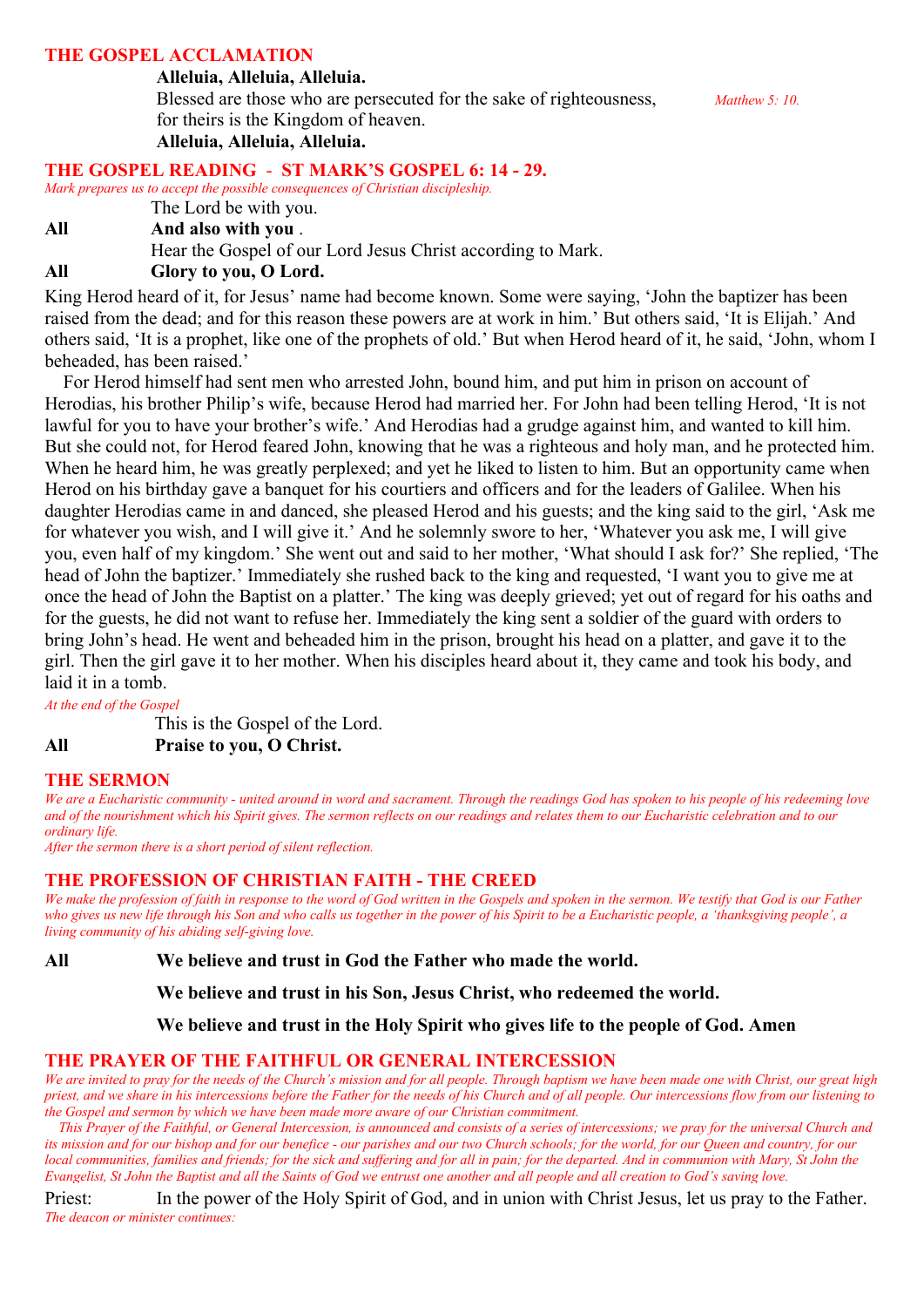Heavenly Father, you promised through your Son Jesus Christ to hear us when we pray in faith, strengthen Justin our Archbishop, Steven our bishop, Olivia our area bishop, our benefice, our Church schools of St Mary's and St John's, and all your Church in the service of Christ, that we may live together in your love, and reveal your glory in the world…

# Lord, in your mercy

 **Hear our prayer.**

Heavenly Father, bless and guide Elizabeth our Queen, our Government and our District and Village Councils. Give wisdom to all in authority and direct this and every nation in the ways of justice and peace that people everywhere may honour one another and seek the common good…

# Lord, in your mercy  **Hear our prayer.**

Heavenly Father, Your Son shared the life of a family: in your love bless and protect our families, friends, and neighbours and help us to learn how to serve Christ in one another, and love as he loves us…

#### Lord, in your mercy  **Hear our prayer.**

Heavenly Father, we pray to you for all who suffer in body, mind or spirit…; give them hope in their troubles and bring them the joy of your salvation…

> Lord, in your mercy  **Hear our prayer.**

Heavenly Father, we remember before you all who have died recently …

 Lord, in your mercy  **Hear our prayer** 

Heavenly Father, we rejoice in the fellowship of Blessed Mary, St John the Evangelist, St John the Baptist and all your saints and we commend ourselves and all people to your unfailing love…

Priest Merciful Father,

**All Accept these prayers for the sake of your Son, Our Saviour, Jesus Christ. Amen.**

# **THE LITURGY OF THE HOLY EUCHARIST**

*At the Last Supper Christ 'took some bread and when he had given thanks, broke it and gave it to his disciples, saying "This is my body which will be given for you; do this in remembrance of me". He did the same with the cup…' (Luke22:19-20). The Church, joyfully obedient to the Lord's command, celebrates the Eucharist taking care that our 'liturgy' corresponds to the words and actions of Christ: 1) Taking bread and wine - we take our own gifts to the Altar, such as our time and talents and our money for the poor and for ministry. 2) Giving thanks ( the meaning of the word Eucharist) - in the Eucharistic Prayer the priest, in the name of us all, says the great hymn of our thanksgiving to God for the whole work of salvation, in which the offerings become the Body and Blood of Christ. 3) The breaking of the one bread is a sign of the unity of the faithful – a sign of the unity which comes through sharing in Christ. 4) And in Holy Communion we receive Christ. In this way, Sunday by Sunday and day by day, the Church tries to carry out what the Lord asked his disciples to do in remembrance of him.*

# **THE PEACE**

*We acknowledge and give thanks for our unity with one another in Jesus Christ our Lord, which his death and resurrection have brought to us. He is the peace between us. The sign of peace echoes Christ's own resurrection greeting to his disciples. Before we share in the same bread we express our love for one another in Christ and pray for peace and unity (cf Luke 1.78,79).*

# Priest Christ is our peace.

He has reconciled us to God in one body by the cross.

We meet in his name and share his peace.

The peace of the Lord be always with you

# **All And also with you.**

# **THE PREPARATION OF THE ALTAR**

*The peoples' gifts of bread and wine are brought to the altar. The offerings of money is made and promised to support the wider ministry and work of the Church. Taking the Gifts: We give thanks to God for the gifts in the following words.*

Priest **BREAD** Blessed are you, Lord, God of all creation. Through your goodness we have this bread to offer, which earth has given and human hands have made. It will become for us the bread of life.

**All Blessed be God for ever.**

# **WINE**

Blessed are you, Lord, God of all creation. Through your goodness we have this wine to offer, fruit of the vine and work of human hands. It will become for us the cup of salvation.

**All All Blessed be God for ever.**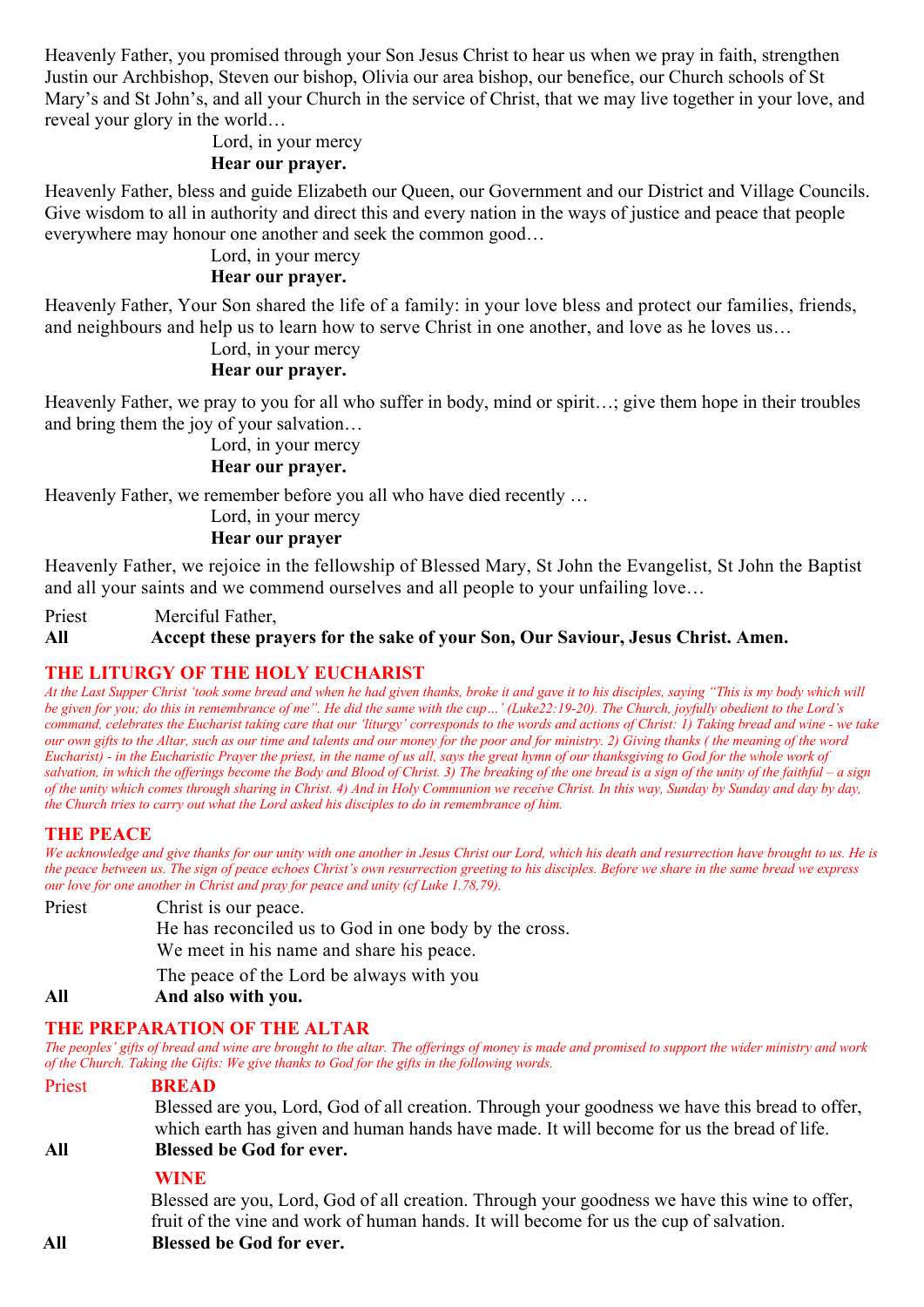# **OUR TIME, TALENTS AND TREASURE/MONEY**

Blessed are you, Lord, God of all creation. Through your goodness we have the gifts of our time, talents and money to offer. May our offerings of our gifts be a sincere sign of our gratitude and our dedication to your service.

# **All Blessed be God for ever.**

*The priest prays quietly: Lord God, we ask you to receive us and be pleased with the sacrifice we offer you with humble, contrite and thankful hearts. The priest washes hands as an expression of the desire for inward purification, praying quietly: Lord, wash away my iniquity; cleanse me from my sin.*

# **PRAYER OVER THE GIFTS**

- Priest Pray my brothers and sisters, that my sacrifice and yours may be acceptable to God, the Almighty Father.
- **All May the Lord accept the sacrifice at your hands for the praise and glory of his name, for our good, and the good of all his Church.**

Priest Amen.

Lord, by your grace may our remembrance of John the Baptist's example help us to receive your transforming gifts in this sacrament and always to rejoice in the abundant fruits that they bring forth.

#### **All Amen.**

# **THE EUCHARISTIC PRAYER**

*The Eucharistic Prayer is the centre and high point of the whole Christian celebration. This great prayer of praise and thanksgiving proclaims the wonderful works of God and through it we join ourselves with Christ in praise and thanksgiving to God the Father and in offering ourselves to him in union with Christ's self-offering on the cross. We express our share in the prayer, which is said by the priest on behalf of all the people, by listening inwardly and joining in the acclamations (joyful shouts or songs) and the Sanctus (the Holy, Holy, Holy which concludes the preface), the memorial acclamation and the great 'Amen' which concludes our Eucharistic Prayer.*

| Priest | The Lord be with you.           |
|--------|---------------------------------|
| All    | And also with you.              |
|        | Lift up your hearts.            |
| All    | We lift them to the Lord.       |
|        | Lot us give then ke to the Lord |

Let us give thanks to the Lord our God. **All It is right to give thanks and praise.**

# *The Preface praises God for his mighty acts:*

And now we give you thanks because at the Last Supper, as he sat at table with his apostles, he gave us this memorial of his passion to bring us its saving power until the end of time. In this sacrament you feed your people and strengthen them in holiness, so that the family of humankind may come to walk together in the light of faith and in one communion of love.

# **All Holy, holy, holy Lord, God of power and might, heaven and earth are full of your glory. Hosanna in the highest. Blessed is he who comes in the name of the Lord. Hosanna in the highest.**

*We pray to the Father for the sending down of the Holy Spirit and recall the Lord's Supper.*

Priest We thank you, loving Father, because when we turned away you sent to us your Son Jesus Christ our Lord. He gave his life for us upon the cross. He shows us the way to live.

> Send your Holy Spirit that these gifts of bread and wine may be for us Christ's body and his blood. On the night before he died, when darkness had fallen, Jesus took bread.

He gave thanks, broke it, and shared it with his disciples, saying:

'This is my body, given for you. Do this to remember me.'

After they had eaten he took the cup of wine, gave thanks, and shared it with his disciples, saying:

 'This is my blood, poured out for you and for many, for the forgiveness of sins. Do this to remember me.'

So, Father, with this bread and this cup we celebrate his love, his death, his risen life. As you feed us with these gifts, send your Holy Spirit upon us and change us more and more to be like Jesus our Saviour.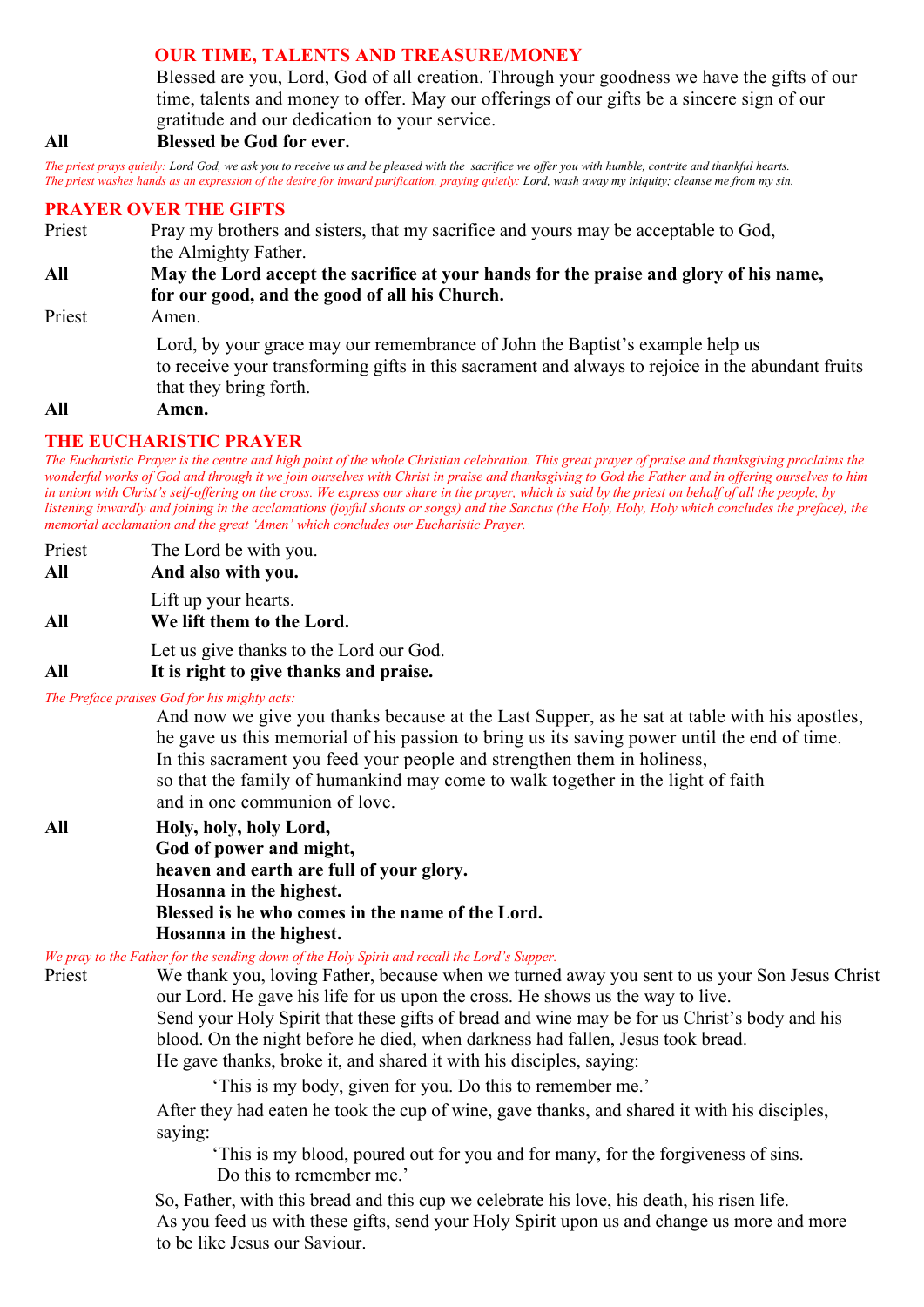Help us, Father, to love one another, as we look forward to that day when suffering is ended and all creation is gathered in your loving arms.

And now with Mary, the Blessed Mother of our Lord, St John the Evangelist, St John the Baptist, and all your saints, we give you glory, through Jesus Christ and in the strength of your Holy Spirit, today and for ever.

**All Amen.**

#### **HOLY COMMUNION**

*The communion rite lays strong emphasis on peace, unity and our prayer for forgiveness. We come together to the Lord's table in accordance with the Lord's command, 'Take, eat… take, drink', as a community bound together by the love of God manifest in Christ. We can all be confident in Christ's mercy as we respond to his call to come to his table. Our communal recitation of the Lord's Prayer - the prayer he taught us - prepares us for Holy Communion with our Lord.*

#### **THE LORD'S PRAYER**

Priest Looking for the coming of his kingdom, as our Saviour taught us, so let us pray: **All Our Father, who art in heaven, hallowed be thy name; thy kingdom come; thy will be done; on earth as it is in heaven. Give us this day our daily bread. And forgive us our trespasses, as we forgive those who trespass against us. And lead us not into temptation; but deliver us from evil.**

## **For thine is the kingdom, the power and the glory, for ever and ever. Amen.**

#### **THE BREAKING OF THE BREAD**

*The priest takes the host and breaks it over the cup, praying quietly:'May this mingling of the body and blood of our Lord Jesus Christ bring eternal life to us who receive it.''Because there is one bread, we who are many are one body, for we all partake of the one bread' (1 Corinthians 10:17) Christ's gesture of breaking bread with his disciples at the Last Supper gave the Eucharist the name of the 'breaking of bread.'. This gesture signifies that we who share one bread and one cup are made one. The breaking of the Eucharistic bread becomes a sign of unity and charity as the one bread is distributed to the family of God's people.*

Priest We break this bread to share in the body of Christ.

**All Though we are many, we are one body, because we all share in one bread.**

*The priest prepares quietly for Holy Communion. We may all join quietly in this prayer:Lord Jesus Christ, Son of the living God, by the will of the Father and the work of the Holy Spirit your death brought life to the world. By your holy body and blood free me from all my sins and from every evil. Keep me faithful to your teaching, and never let me be parted from you.*

# **PREPARATION FOR HOLY COMMUNION**

Priest Behold the Lamb of God who takes away the sin of the world. *cf. John 1: 29* Blessed are those who are called to his supper.

**All Lord, I am not worthy to receive you, but only say the word, and I shall be healed.**

*The sign of communion is more complete when given under both 'kinds' since then the sign of the eucharistic meal appears more clearly. However, we live in exceptional times when communion can only be given in one 'kind'when we can come to church. The priest takes the host, raises it a little and shows it saying: The Body of Christ. And the same with the cup saying: The Blood of Christ. When receiving Holy Communion the response and assent to Christ is:*

+ **Amen.** 

#### **THE SONG DURING HOLY COMMUNION**

**Make me a channel of your peace. Where there is hatred let me bring your love; where there is injury your pardon, Lord; and where there's doubt true faith in you.**

*Refrain:*

**Oh, Master grant that I may never seek so much to be consoled as to console; to be understood as to understand; to be loved as to love with all my soul.**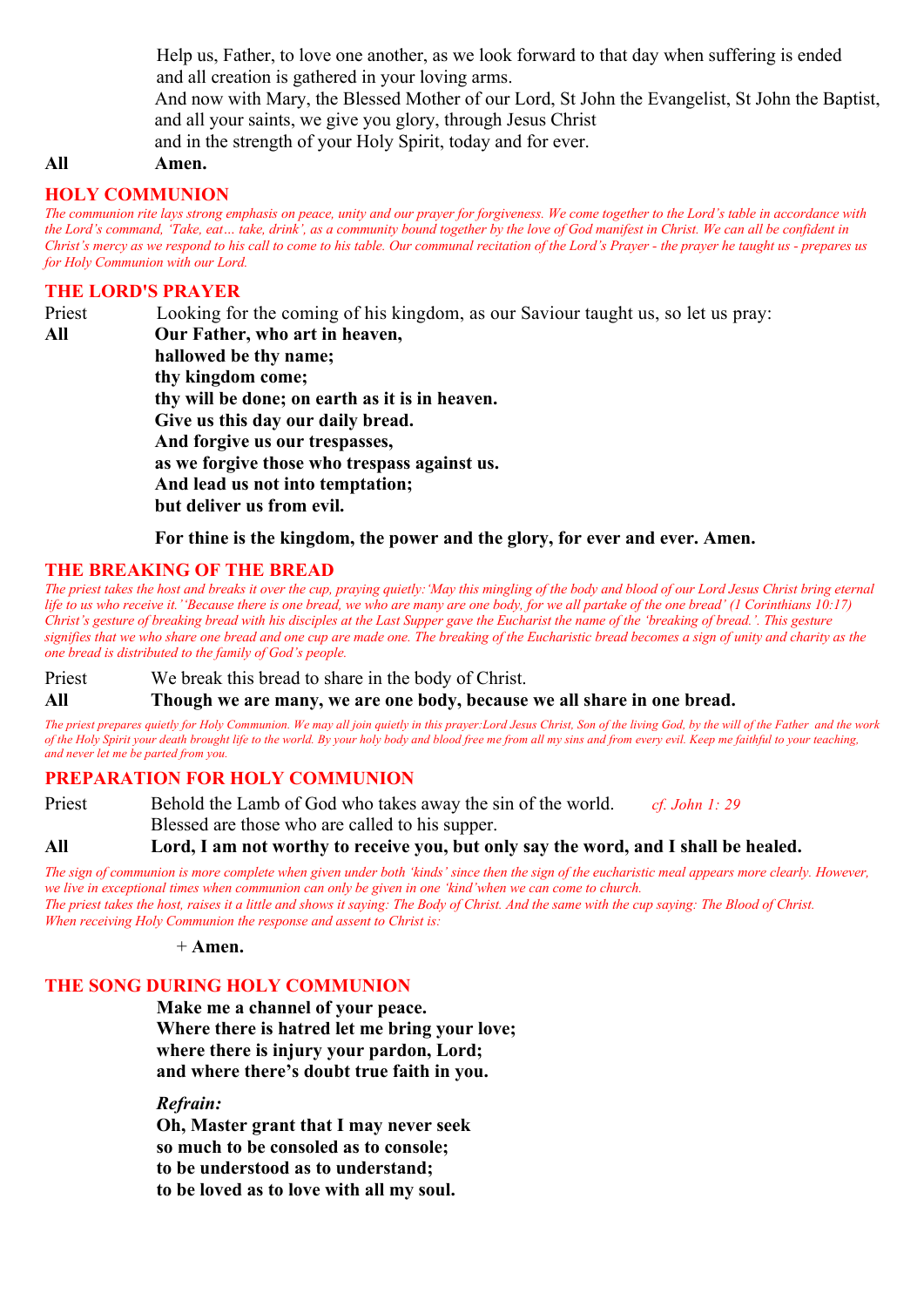**Make me a channel of your peace. Where there's despair in life let me bring hope; Where there is darkness, only light; And where there's sadness, ever joy.** *Refrain:*

**Make me a channel of your peace. It is in pardoning that we are pardoned; in giving to all men that we receive; and in dying that we're born to eternal life.** *Refrain:*

*After Holy Communion we may keep a further period of silence.*

## **PRAYER AFTER HOLY COMMUNION**

Priest Let us pray

*The priest invites us all to pray that the Holy Eucharist will have its effect in trsansforming our lives and bring us all to God's kingdom. We pray together silently for a while before the Post Communion prayer.*

Priest God of our pilgrimage, you have led us to the living water: refresh and sustain us as we go forward on our journey, in the name of Jesus Christ our Lord. **All Amen.**

# **THE NOTICES FOR THE COMMUNITY ARE GIVEN.**

#### **THE CONCLUDING RITE**

The Lord be with you.

## **All and also with you.**

#### **THE BLESSING**

The peace of God, which passes all understanding, keep your hearts and minds in the knowledge and love of God and of his Son Jesus Christ our Lord. **+** and the blessing of God almighty, the Father, the Son, and the Holy Spirit, be among you and remain with you always.

| All | Amen.                      |
|-----|----------------------------|
|     | Go in the peace of Christ. |
| All | <b>Thanks be to God.</b>   |

**SONG**

**Lead us, heavenly Father, lead us o'er the world's tempestuous sea; guard us, guide us, keep us, feed us, for we have no help but thee; yet possessing every blessing if our God our Father be.**

**Spirit of our God, descending, fill our hearts with heavenly joy; love with every passion blending, pleasure that can never cloy; thus provided, pardoned, guided, nothing can our peace destroy.**